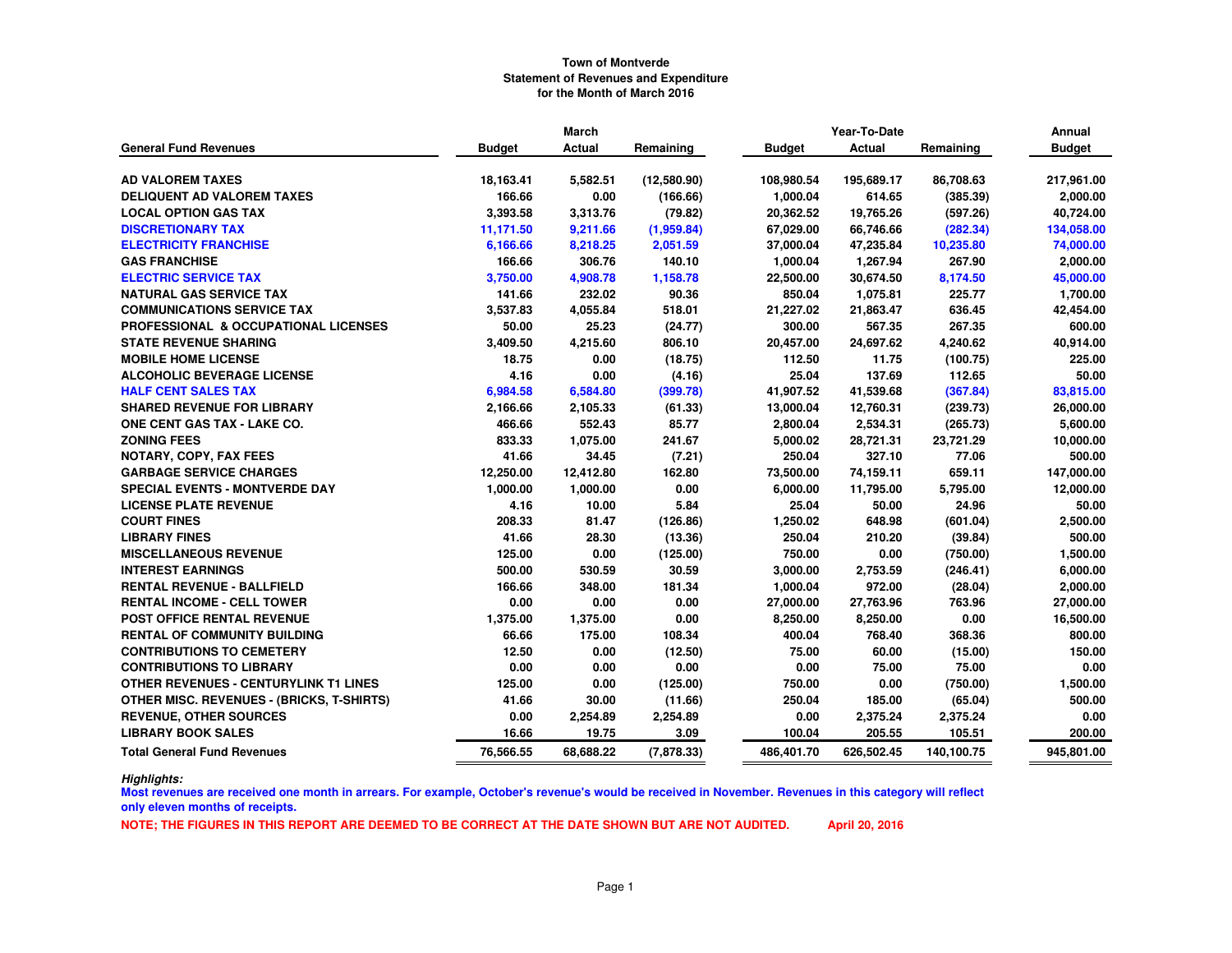|                                                 |               | March     |             |            | Year-To-Date |              | Annual        |
|-------------------------------------------------|---------------|-----------|-------------|------------|--------------|--------------|---------------|
| <b>General Fund Expenditure by Department</b>   | <b>Budget</b> | Actual    | Remaining   | Budget     | Actual       | Remaining    | <b>Budget</b> |
| Elections Section (510)                         | 191.66        | 0.00      | 191.66      | 1,150.04   | 0.00         | 1,150.04     | 2,300.00      |
| <b>Council Section (511)</b>                    | 2,144.99      | 2,080.00  | 64.99       | 12,870.06  | 11,699.00    | 1,171.06     | 25,740.00     |
| <b>Mayor's Department (512)</b>                 | 1,485.41      | 1,200.00  | 285.41      | 8,912.54   | 12,321.86    | (3,409.32)   | 17,825.00     |
| <b>Financial and Administrative (513)</b>       | 16,010.89     | 13,518.90 | 2,491.99    | 101,473.66 | 91,180.40    | 10,293.26    | 197,539.00    |
| Legal Section (514)                             | 3,541.66      | 2,100.00  | 1,441.66    | 21,250.04  | 10,252.68    | 10,997.36    | 42,500.00     |
| <b>COP Program Section (520)</b>                | 243.73        | 0.00      | 243.73      | 1,462.62   | 42.19        | 1,420.43     | 2,925.00      |
| Law Enforcement Section (521)                   | 1,135.82      | 1,491.07  | (355.25)    | 47,382.08  | 52,590.67    | (5.208.59)   | 94,764.00     |
| Garbage Section (534)                           | 10.017.41     | 10,386.00 | (368.59)    | 60,104.54  | 60,960.24    | (855.70)     | 120,209.00    |
| <b>Public Works Special Projects (539)</b>      | 1,162.49      | 295.45    | 867.04      | 6,975.06   | 3,879.64     | 3,095.42     | 13,950.00     |
| <b>Roads Department (541)</b>                   | 13,633.96     | 5,762.25  | 7,871.71    | 88,757.24  | 47,839.76    | 40,917.48    | 170,561.00    |
| <b>Special Events Section (559)</b>             | 1,500.00      | 845.00    | 655.00      | 9,000.00   | 23,538.42    | (14, 538.42) | 18,000.00     |
| <b>Cemetery Section (569)</b>                   | 83.33         | 28.89     | 54.44       | 500.02     | 28.89        | 471.13       | 1,000.00      |
| Library Section (571)                           | 7,594.20      | 8,714.41  | (1, 120.21) | 50,200.80  | 56,117.78    | (5,916.98)   | 95,766.00     |
| Parks Department (572)                          | 3,631.58      | 1,181.56  | 2,450.02    | 24,880.52  | 11,046.93    | 13,833.59    | 59,670.00     |
| Transfer to Fire Fund (599)                     | 4,984.67      | 4,984.67  | 0.00        | 29,907.98  | 29,907.98    | 0.00         | 59,816.00     |
| <b>TOTAL GENERAL FUND EXPENDITURE</b>           | 67,361.80     | 52,588.20 | 14,773.60   | 464,827.20 | 411,406.44   | 53,420.76    | 922,565.00    |
| <b>Current Increase (Decrease) to Reserves:</b> |               | 16,100.02 |             |            | 215,096.01   |              |               |

## **GENERAL FUND RESERVES**

|                                                |               | March  |           |               | Year-To-Date  |              | Annual        |
|------------------------------------------------|---------------|--------|-----------|---------------|---------------|--------------|---------------|
| Reserves (599)                                 | <b>Budget</b> | Actual | Remaining | <b>Budget</b> | <b>Actual</b> | Remaining    | <b>Budget</b> |
|                                                |               |        |           |               |               |              |               |
| <b>RESERVE FOR COP</b>                         |               |        |           | 1.000.00      | 0.00          | 1.000.00     | 1.000.00      |
| <b>RESERVE FOR TOWN HALL</b>                   |               |        |           | 195,000,00    | 0.00          | 195,000.00   | 195,000.00    |
| <b>RESERVE FOR FIRE DEPARTMENT</b>             |               |        |           | 290,000,00    | 0.00          | 290,000.00   | 290,000.00    |
| <b>RESERVE FOR CEMETERY</b>                    |               |        |           | 8.654.00      | 0.00          | 8.654.00     | 8.654.00      |
| <b>RESERVE FOR HISTORICAL ASSOCIATION</b>      |               |        |           | 2.525.00      | 0.00          | 2,525.00     | 2,525.00      |
| <b>RESERVE FOR LIBRARY</b>                     |               |        |           | 150,000,00    | 0.00          | 150,000.00   | 150.000.00    |
| <b>RESERVE FOR PARKS</b>                       |               |        |           | 150,000,00    | 0.00          | 150,000.00   | 150.000.00    |
| <b>RESERVE FOR ROADS</b>                       |               |        |           | 240,000,00    | 0.00          | 240,000,00   | 240.000.00    |
| <b>RESERVE FOR OPERATIONS</b>                  |               |        |           | 227.00        | 0.00          | 227.00       | 13.227.00     |
| <b>RESERVES STETCHER PROPERTY - WATER FUND</b> |               |        |           | 235,000.00    | 0.00          | 235,000.00   | 235,000.00    |
| <b>Total Reserves</b>                          |               |        |           | 1.272.406.00  | 0.00          | 1.272.406.00 | 1,285,406.00  |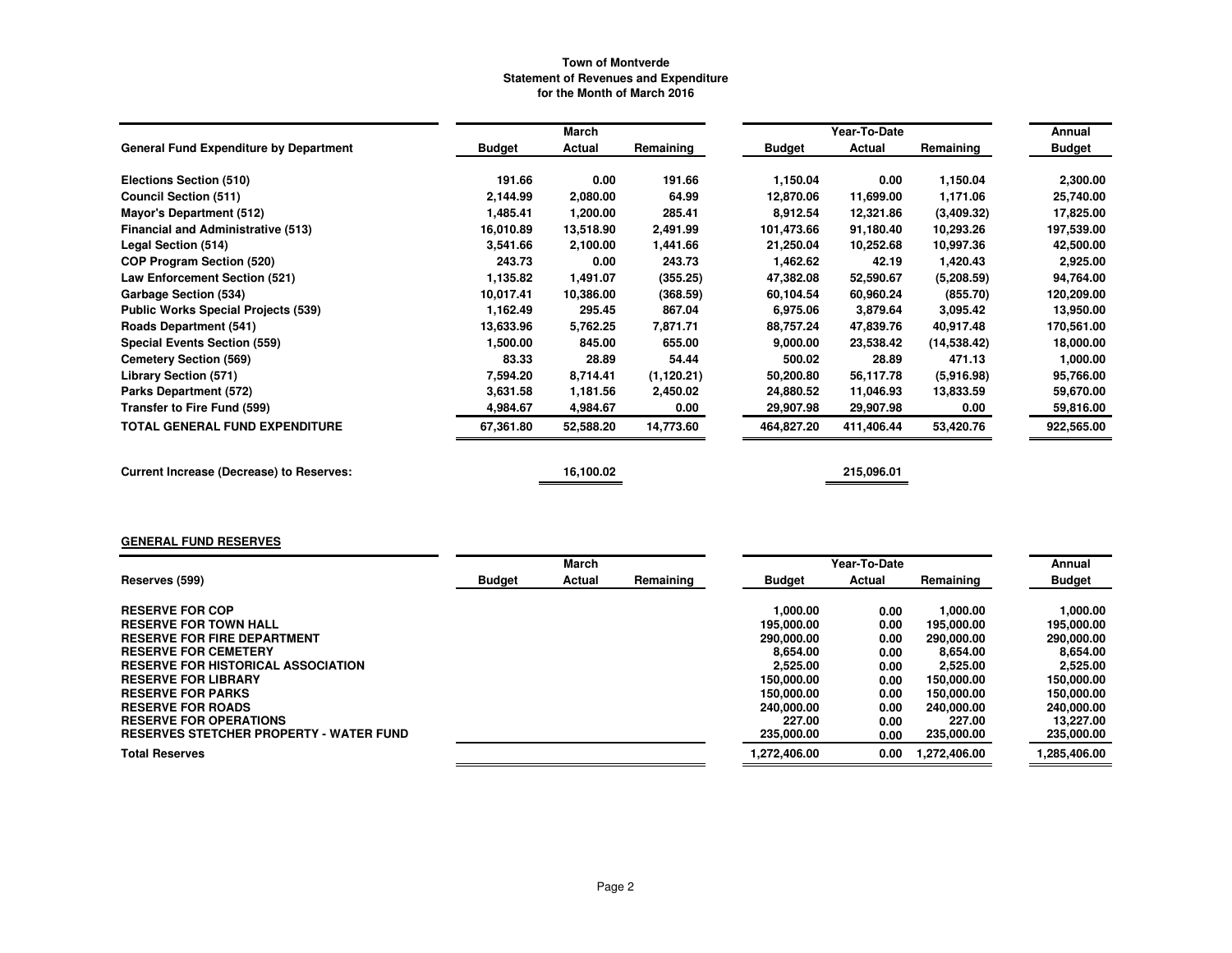## **BANK BALANCES**

|                                                 |              | March        |              | Year-To-Date |               |                |  |
|-------------------------------------------------|--------------|--------------|--------------|--------------|---------------|----------------|--|
| <b>BANK BALANCES - Per Balance Sheet</b>        | Opening      | Debit/Credit | Closing      | Opening      | Debit/Credit  | <b>Closing</b> |  |
| <b>Operating Account</b>                        | 7.926.63     | (25.874.43)  | (17.947.80)  | 83.875.26    | (101, 823.06) | (17,947.80)    |  |
| <b>Money Market account</b>                     | 1,276,147.20 | 43.475.42    | 1.319.622.62 | 1.033.473.69 | 286.148.93    | 1,319,622.62   |  |
| <b>Deposit Account - Water Account Deposits</b> | 61.503.41    | 405.00       | 61.908.41    | 59.528.41    | 2.380.00      | 61,908.41      |  |
| <b>Library Account</b>                          | 2,045.50     | (10.00)      | 2,035.50     | 2.215.50     | (180.00)      | 2,035.50       |  |

# **EXPENDITURE BREAKDOWN BY DEPARTMENT**

|                                                     |               | March        |           |               | Year-To-Date |            | Annual        |
|-----------------------------------------------------|---------------|--------------|-----------|---------------|--------------|------------|---------------|
| Elections Section (510)                             | <b>Budget</b> | Actual       | Remaining | <b>Budget</b> | Actual       | Remaining  | <b>Budget</b> |
| <b>OPERATING EXPENDITURE</b>                        | 191.66        | 0.00         | 191.66    | 1.150.04      | 0.00         | 1,150.04   | 2,300.00      |
| <b>Total Elections Section Expenditure</b>          | 191.66        | 0.00         | 191.66    | 1,150.04      | 0.00         | 1,150.04   | 2,300.00      |
|                                                     |               | <b>March</b> |           |               | Year-To-Date |            | Annual        |
| <b>Council Section (511)</b>                        | <b>Budget</b> | Actual       | Remaining | <b>Budget</b> | Actual       | Remaining  | <b>Budget</b> |
| <b>CONTRACTURAL SERVICES (Council Stipends)</b>     | 2,050.00      | 2,050.00     | 0.00      | 12,300.00     | 11,500.00    | 800.00     | 24,600.00     |
| <b>TRAVEL</b>                                       | 8.33          | 0.00         | 8.33      | 50.02         | 0.00         | 50.02      | 100.00        |
| PRINTING AND COPYING                                | 16.66         | 0.00         | 16.66     | 100.04        | 169.00       | (68.96)    | 200.00        |
| SUBSCRIPTIONS, MEMBERSHIP AND TRAINING              | 70.00         | 30.00        | 40.00     | 420.00        | 30.00        | 390.00     | 840.00        |
| <b>Total Council Department Expenditure</b>         | 2,144.99      | 2,080.00     | 64.99     | 12,870.06     | 11,699.00    | 1,171.06   | 25,740.00     |
|                                                     |               | <b>March</b> |           |               | Year-To-Date |            | Annual        |
| Mayor's Department (512)                            | <b>Budget</b> | Actual       | Remaining | <b>Budget</b> | Actual       | Remaining  | <b>Budget</b> |
| <b>CONTRACTURAL SERVICES (Mayor's Stipend)</b>      | 1,200.00      | 1,200.00     | 0.00      | 7,200.00      | 7,200.00     | 0.00       | 14,400.00     |
| <b>OTHER CURRENT CHARGES (Employee Recognition)</b> | 250.00        | 0.00         | 250.00    | 1,500.00      | 5,121.86     | (3,621.86) | 3,000.00      |
| SUBSCRIPTIONS, MEMBERSHIPS AND TRAINING             | 35.41         | 0.00         | 35.41     | 212.54        | 0.00         | 212.54     | 425.00        |
| <b>Total Mayor's Department Expenditure</b>         | 1,485.41      | 1,200.00     | 285.41    | 8,912.54      | 12,321.86    | (3,409.32) | 17,825.00     |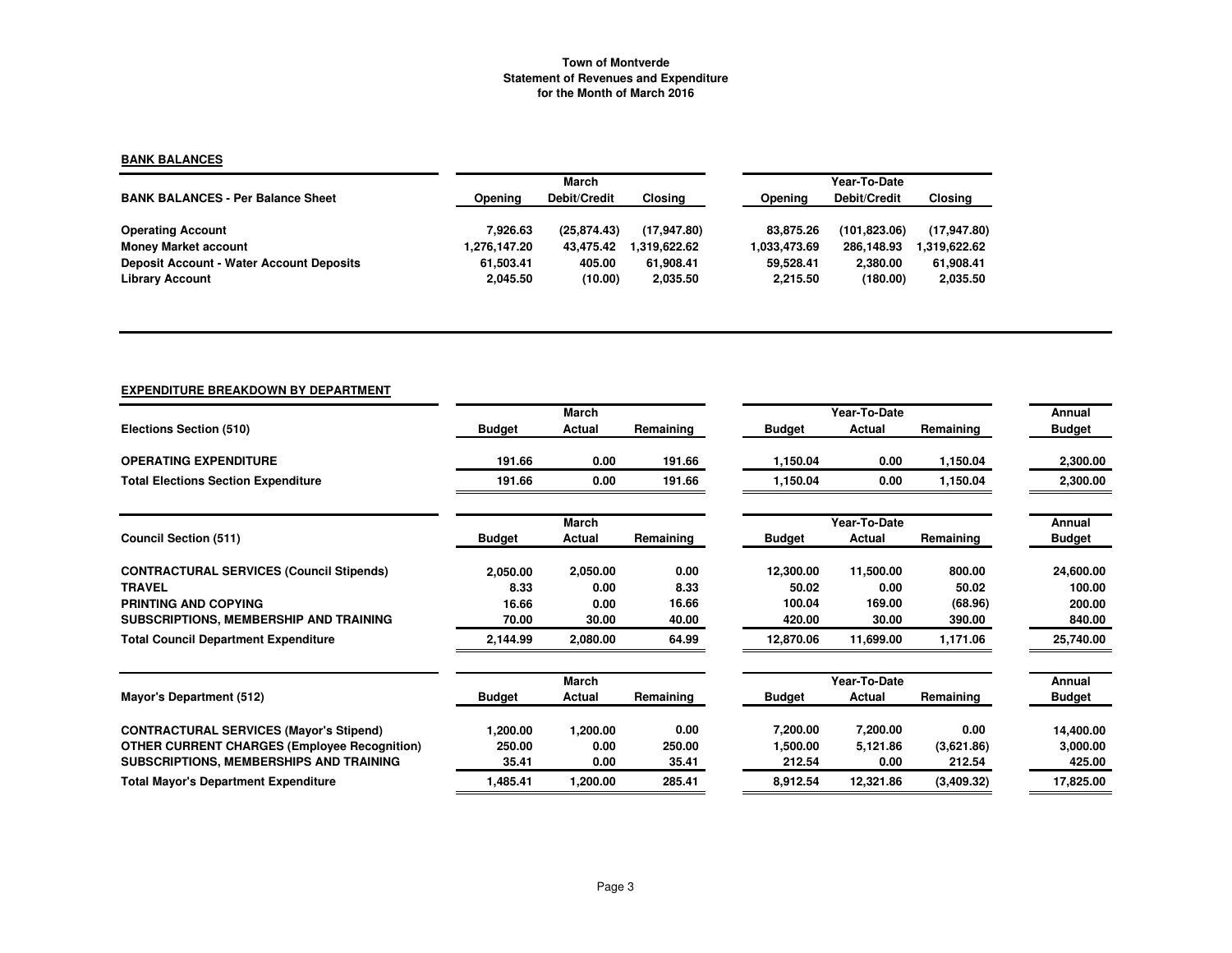|                                                            |               | <b>March</b> |            |               | Year-To-Date |             | Annual        |
|------------------------------------------------------------|---------------|--------------|------------|---------------|--------------|-------------|---------------|
| Financial and Administrative Department (513)              | <b>Budget</b> | Actual       | Remaining  | <b>Budget</b> | Actual       | Remaining   | <b>Budget</b> |
| <b>REGULAR SALARIES &amp; WAGES</b>                        | 3,288.16      | 2,252.00     | 1,036.16   | 19,728.04     | 16,388.71    | 3,339.33    | 39,457.00     |
| <b>HEALTH INSURANCE</b>                                    | 564.75        | 571.24       | (6.49)     | 3,388.50      | 3,267.17     | 121.33      | 6,777.00      |
| <b>RETIREMENT PLAN</b>                                     | 242.33        | 163.49       | 78.84      | 1,454.02      | 1,217.46     | 236.56      | 2,908.00      |
| <b>FICA MATCHING</b>                                       | 251.50        | 172.00       | 79.50      | 1,509.00      | 1,245.76     | 263.24      | 3,018.00      |
| <b>WORKERS COMPENSATION</b>                                | 12.50         | 0.00         | 12.50      | 75.00         | 5,031.00     | (4,956.00)  | 150.00        |
| <b>PROFESSIONAL SERVICES:</b>                              |               |              |            |               |              |             |               |
| <b>Planning Consultant</b>                                 | 2,166.67      | 1,615.00     | 551.67     | 13,000.02     | 7,740.90     | 5,259.12    | 26,000.00     |
| <b>Engineering (non-project)</b>                           | 5,000.00      | 6,758.95     | (1,758.95) | 30,000.00     | 21,111.49    | 8,888.51    | 60,000.00     |
| <b>Background Check and Bank Fees</b>                      | 6.25          | 5.63         | 0.62       | 37.50         | 33.82        | 3.68        | 75.00         |
| <b>Municode Services</b>                                   | 83.33         | 0.00         | 83.33      | 499.98        | 3,658.83     | (3, 158.85) | 1,000.00      |
| <b>ACCOUNTING &amp; AUDITING</b>                           | 750.00        | 0.00         | 750.00     | 4,500.00      | 0.00         | 4,500.00    | 9,000.00      |
| <b>CONTRACTUAL SERVICES:</b>                               |               |              |            |               |              |             |               |
| <b>Recording Council Meetings</b>                          | 300.00        | 0.00         | 300.00     | 1,800.00      | 300.00       | 1,500.00    | 3,600.00      |
| <b>Janitorial Services</b>                                 | 125.00        | 29.18        | 95.82      | 750.00        | 549.18       | 200.82      | 1,500.00      |
| <b>Internet Domain</b>                                     | 18.33         | 21.57        | (3.24)     | 110.02        | 131.99       | (21.97)     | 220.00        |
| <b>TRAVEL</b>                                              | 16.66         | 0.00         | 16.66      | 100.04        | 269.68       | (169.64)    | 200.00        |
| <b>TELEPHONE &amp; CABLE INTERNET SERVICE</b>              | 441.66        | 452.58       | (10.92)    | 2,650.04      | 3,034.67     | (384.63)    | 5,300.00      |
| <b>POSTAGE &amp; FREIGHT</b>                               | 239.16        | 371.50       | (132.34)   | 1,435.04      | 2,054.67     | (619.63)    | 2,870.00      |
| <b>UTILITIES</b>                                           | 441.66        | 378.51       | 63.15      | 2,650.04      | 2,242.65     | 407.39      | 5,300.00      |
| <b>RENTALS &amp; LEASES</b>                                | 179.16        | 0.00         | 179.16     | 1,075.04      | 793.90       | 281.14      | 2,150.00      |
| <b>INSURANCE</b>                                           | 30.46         | 0.00         | 30.46      | 5,591.24      | 5,408.48     | 182.76      | 5,774.00      |
| <b>REPAIR &amp; MAINTENANCE:</b>                           |               |              |            |               |              |             |               |
| <b>USTI Software Maintenance Contract</b>                  | 220.83        | 0.00         | 220.83     | 1,324.98      | 2,307.50     | (982.52)    | 2,650.00      |
| <b>Pest Control/Termite Protection</b>                     | 47.50         | 0.00         | 47.50      | 285.00        | 538.12       | (253.12)    | 570.00        |
| <b>Alarm System</b>                                        | 96.67         | 49.42        | 47.25      | 580.02        | 544.26       | 35.76       | 1,160.00      |
| <b>Fire Equipment Inspections</b>                          | 12.50         | 0.00         | 12.50      | 75.00         | 0.00         | 75.00       | 150.00        |
| <b>Computer Maintenance</b>                                | 83.33         | 0.00         | 83.33      | 499.98        | 540.00       | (40.02)     | 1,000.00      |
| <b>Repairs to Buildings</b>                                | 150.00        | 0.00         | 150.00     | 900.00        | 1,075.50     | (175.50)    | 1,800.00      |
| <b>Renovation of Auditorium</b>                            | 416.67        | 133.73       | 282.94     | 2,500.02      | 133.73       | 2,366.29    | 5,000.00      |
| <b>S.I.R.E Software Maintenance</b>                        | 0.00          | 0.00         | 0.00       | 0.00          | 1,130.20     | (1, 130.20) | 0.00          |
| <b>PRINTING &amp; COPYING</b>                              | 158.33        | 0.00         | 158.33     | 950.02        | 701.61       | 248.41      | 1,900.00      |
| <b>OTHER CHARGES - Town Hall Exp. &amp; Recording Fees</b> | 50.00         | 431.49       | (381.49)   | 300.00        | 3,194.74     | (2,894.74)  | 600.00        |
| <b>OFFICE SUPPLIES</b>                                     | 83.33         | 29.76        | 53.57      | 500.02        | 86.54        | 413.48      | 1,000.00      |
| <b>OPERATING SUPPLIES - Janitorial Supplies</b>            | 108.33        | 82.85        | 25.48      | 650.02        | 1,344.61     | (694.59)    | 1,300.00      |
| SUBSCRIPTIONS, MEMBERSHIPS, & TRAINING                     | 71.66         | 0.00         | 71.66      | 430.04        | 1,164.68     | (734.64)    | 860.00        |
| <b>CAPITAL OUTLAY - Assisted Listening Device</b>          | 287.50        | 0.00         | 287.50     | 1,725.00      | 3,938.55     | (2, 213.55) | 3,450.00      |
| <b>GRANTS AND AIDS</b>                                     | 66.66         | 0.00         | 66.66      | 400.04        | 0.00         | 400.04      | 800.00        |
| <b>Total Financial &amp; Admin Expenditure</b>             | 16,010.89     | 13,518.90    | 2,491.99   | 101,473.66    | 91,180.40    | 10,293.26   | 197,539.00    |

*Highlights:*

**Fees incurred for Planning Consultant for review of permit applications, site plans, variances, etc are reimbursed to the Town by the applicant**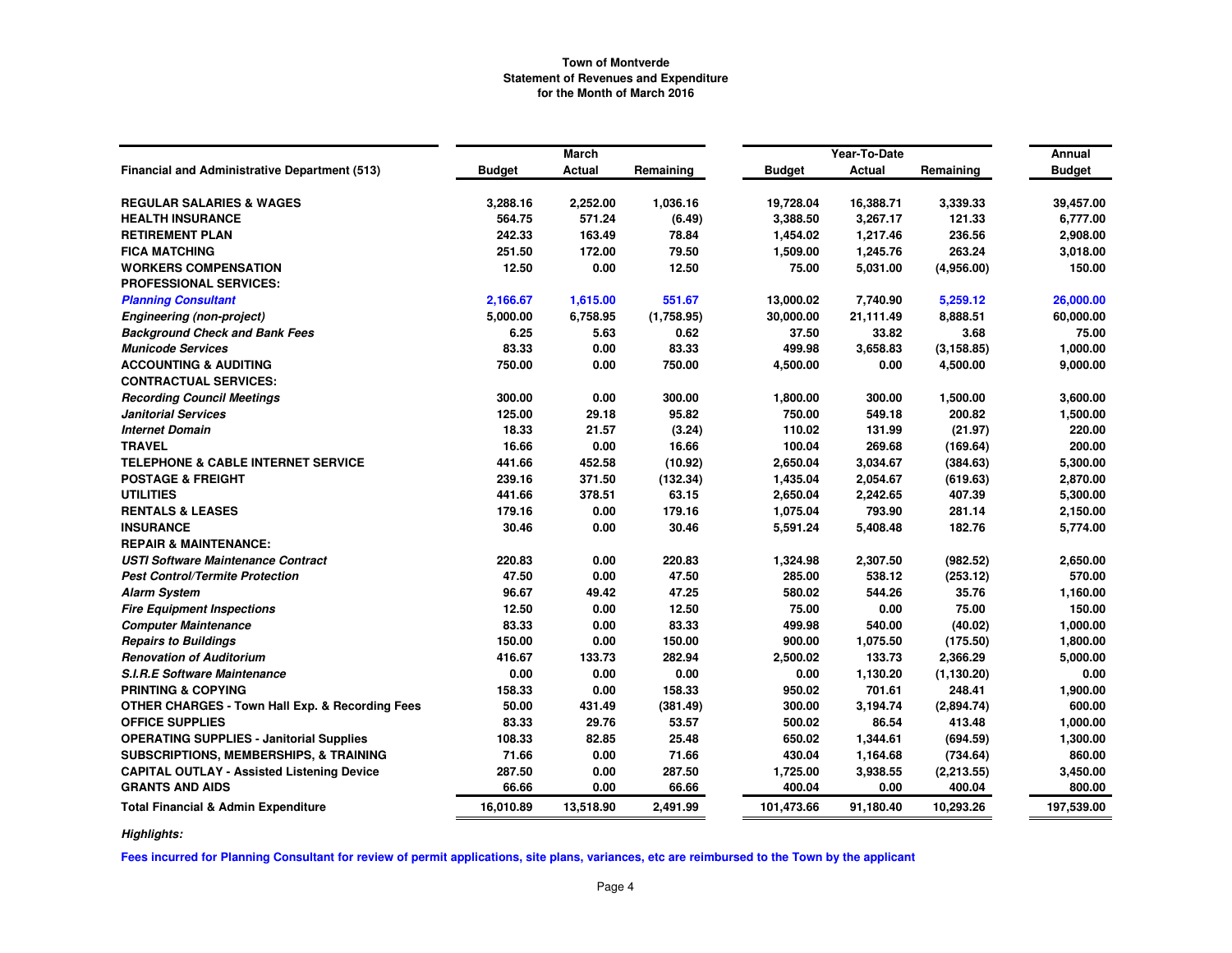|                                                                      |                    | <b>March</b>     |                    |                       | Year-To-Date         |                     | Annual                |
|----------------------------------------------------------------------|--------------------|------------------|--------------------|-----------------------|----------------------|---------------------|-----------------------|
| Legal Section (514)                                                  | <b>Budget</b>      | Actual           | Remaining          | <b>Budget</b>         | Actual               | Remaining           | <b>Budget</b>         |
| <b>PROFESSIONAL SERVICES - Legal Councel</b><br><b>LEGAL ADVERTS</b> | 3,250.00<br>291.66 | 2,100.00<br>0.00 | 1,150.00<br>291.66 | 19,500.00<br>1,750.04 | 8,700.31<br>1,552.37 | 10,799.69<br>197.67 | 39,000.00<br>3,500.00 |
| <b>Total Legal Section Expenditure</b>                               | 3,541.66           | 2,100.00         | 1,441.66           | 21,250.04             | 10,252.68            | 10,997.36           | 42,500.00             |
|                                                                      |                    | <b>March</b>     |                    |                       | Year-To-Date         |                     | <b>Annual</b>         |
| <b>COP Program Section (520)</b>                                     | <b>Budget</b>      | Actual           | Remaining          | <b>Budget</b>         | Actual               | Remaining           | <b>Budget</b>         |
| <b>TELEPHONE</b>                                                     | 10.41              | 0.00             | 10.41              | 62.54                 | 0.00                 | 62.54               | 125.00                |
| <b>REPAIR &amp; MAINTENANCE</b>                                      | 166.66             | 0.00             | 166.66             | 1,000.04              | 0.00                 | 1,000.04            | 2,000.00              |
| <b>FUEL</b>                                                          | 66.66              | 0.00             | 66.66              | 400.04                | 42.19                | 357.85              | 800.00                |
| <b>Total COP Program Expenditure</b>                                 | 243.73             | 0.00             | 243.73             | 1,462.62              | 42.19                | 1,420.43            | 2,925.00              |
|                                                                      |                    | <b>March</b>     |                    |                       | Year-To-Date         |                     | Annual                |
| Law Enforcement Section (521)                                        | <b>Budget</b>      | Actual           | Remaining          | <b>Budget</b>         | Actual               | Remaining           | <b>Budget</b>         |
| <b>LAKE COUNTY SHERIFF'S CONTRACT Paid Quarterly</b>                 | 0.00               | 0.00             | 0.00               | 40,567.00             | 40,566.56            | 0.44                | 81,134.00             |
| <b>FUNDS FOR EXTRA DETAILS</b>                                       | 1,000.00           | 1,377.45         | (377.45)           | 6,000.00              | 11,252.88            | (5,252.88)          | 12,000.00             |
| <b>TELEPHONE</b>                                                     | 88.33              | 76.91            | 11.42              | 530.02                | 550.59               | (20.57)             | 1,060.00              |
| UTILITIES - Electricity                                              | 30.83              | 36.71            | (5.88)             | 185.02                | 171.67               | 13.35               | 370.00                |
| REPAIR & MAINTENANCE - Pest, Off Supp & Fire Ex. Insp.               | 16.66              | 0.00             | 16.66              | 100.04                | 48.97                | 51.07               | 200.00                |
| <b>Total Law Enforcement Expenditure</b>                             | 1,135.82           | 1,491.07         | (355.25)           | 47,382.08             | 52,590.67            | (5,208.59)          | 94,764.00             |
|                                                                      |                    | March            |                    |                       | Year-To-Date         |                     | Annual                |
| Garbage Section (534)                                                | <b>Budget</b>      | Actual           | Remaining          | <b>Budget</b>         | Actual               | Remaining           | <b>Budget</b>         |
| <b>CONTRACTUAL SERVICES</b>                                          | 10.017.41          | 10,386.00        | (368.59)           | 60,104.54             | 60,960.24            | (855.70)            | 120,209.00            |
| <b>Total Garbage Section Expenditure</b>                             | 10,017.41          | 10,386.00        | (368.59)           | 60,104.54             | 60,960.24            | (855.70)            | 120,209.00            |
|                                                                      |                    |                  |                    |                       |                      |                     |                       |
|                                                                      |                    | <b>March</b>     |                    |                       | Year-To-Date         |                     | Annual                |
| <b>Public Works General Projects (539)</b>                           | <b>Budget</b>      | Actual           | Remaining          | <b>Budget</b>         | Actual               | Remaining           | <b>Budget</b>         |
| <b>REPAIRS AND MAINTENANCE</b>                                       | 208.33             | 0.00             | 208.33             | 1,250.02              | 785.09               | 464.93              | 2,500.00              |
| <b>LAKE FLORENCE ELECTRICITY</b>                                     | 750.00             | 258.75           | 491.25             | 4,500.00              | 2,805.88             | 1,694.12            | 9,000.00              |
| <b>ELECTRICITY AT PW BUILDING</b>                                    | 41.66              | 36.70            | 4.96               | 250.04                | 171.65               | 78.39               | 500.00                |
| <b>LANDSCAPING AT PW BUILDING</b>                                    | 100.00             | 0.00             | 100.00             | 600.00                | 0.00                 | 600.00              | 1,200.00              |
| <b>OPERATING SUPPLIES</b>                                            | 62.50              | 0.00             | 62.50              | 375.00                | 117.02               | 257.98              | 750.00                |
| <b>Total Public Works General Projects</b>                           | 1,162.49           | 295.45           | 867.04             | 6.975.06              | 3,879.64             | 3.095.42            | 13,950.00             |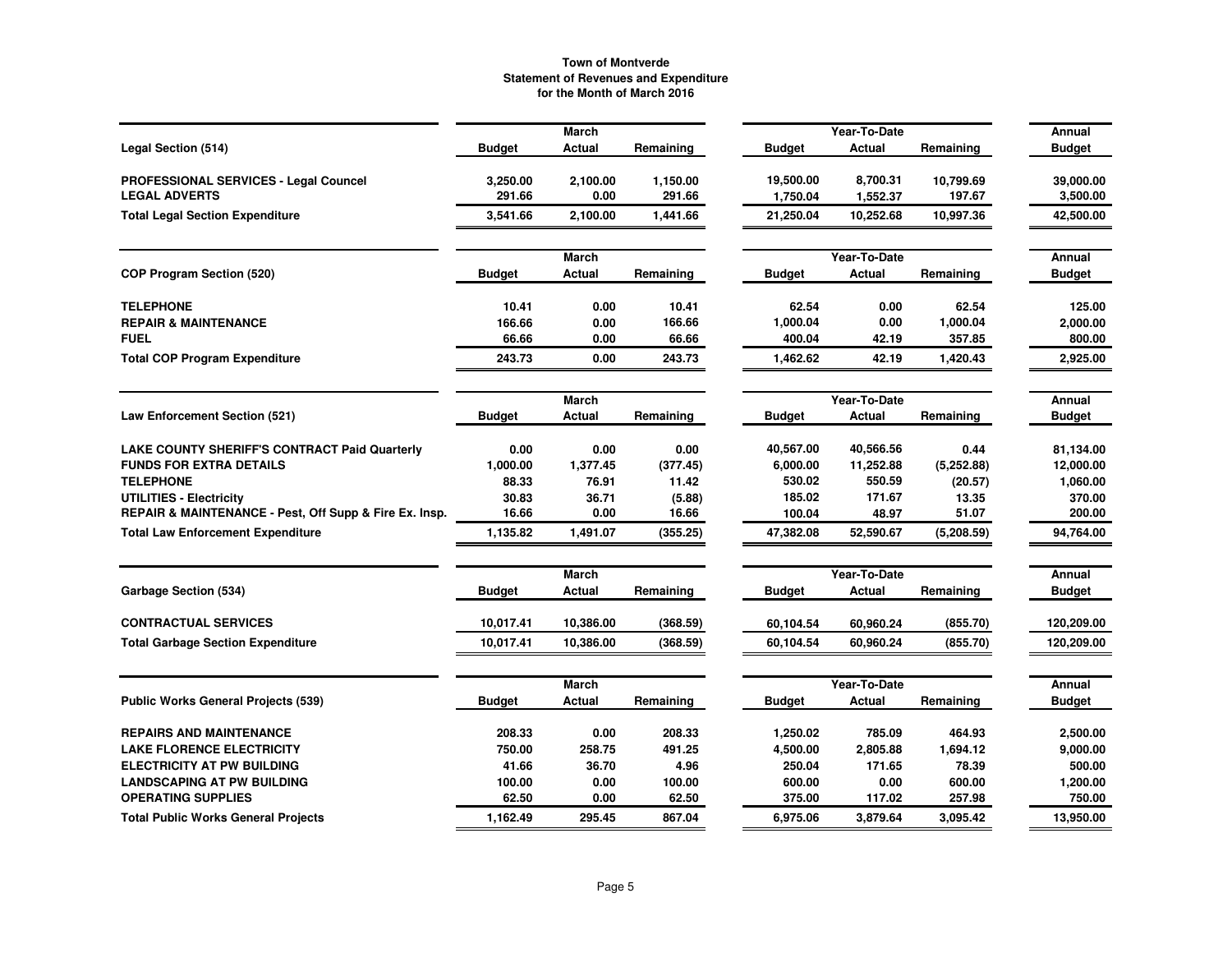|                                                       |               | <b>March</b>  |           |               | Year-To-Date  |              | Annual        |
|-------------------------------------------------------|---------------|---------------|-----------|---------------|---------------|--------------|---------------|
| <b>Roads Department (541)</b>                         | <b>Budget</b> | Actual        | Remaining | <b>Budget</b> | <b>Actual</b> | Remaining    | <b>Budget</b> |
| <b>REGULAR SALARIES &amp; WAGES</b>                   | 2,245.66      | 2,187.68      | 57.98     | 13,473.04     | 14,407.24     | (934.20)     | 26,947.00     |
| <b>HEALTH INSURANCE</b>                               | 316.66        | 0.00          | 316.66    | 1,900.04      | 0.00          | 1,900.04     | 3,800.00      |
| <b>RETIREMENT PLAN</b>                                | 165.50        | 155.67        | 9.83      | 993.00        | 1,053.66      | (60.66)      | 1,986.00      |
| <b>UNIFORMS &amp; CLOTHING</b>                        | 20.83         | 0.00          | 20.83     | 125.02        | 126.44        | (1.42)       | 250.00        |
| <b>FICA MATCHING</b>                                  | 171.83        | 167.36        | 4.47      | 1,031.02      | 1,102.18      | (71.16)      | 2,062.00      |
| <b>WORKERS COMPENSATION</b>                           | 133.33        | 0.00          | 133.33    | 800.02        | 0.00          | 800.02       | 1,600.00      |
| PROFESSIONAL SERVICES - Engineering                   | 416.66        | 0.00          | 416.66    | 2,500.04      | 0.00          | 2,500.04     | 5,000.00      |
| <b>CONTRACTUAL SERVICES - Removal of Trees, Lowry</b> | 1,041.66      | 0.00          | 1,041.66  | 6,250.04      | 3,756.00      | 2,494.04     | 12,500.00     |
| <b>TELEPHONE</b>                                      | 4.16          | 0.00          | 4.16      | 25.04         | 0.00          | 25.04        | 50.00         |
| <b>UTILITIES:</b>                                     |               |               |           |               | 0.00          |              |               |
| <b>Street Lighting - Power</b>                        | 1,272.08      | 995.73        | 276.35    | 7,632.52      | 5,644.03      | 1,988.49     | 15,265.00     |
| <b>Street Lighting - Equipment Rental &amp; Lease</b> | 2,304.16      | 1,996.20      | 307.96    | 13,825.04     | 11,706.98     | 2,118.06     | 27,650.00     |
| <b>INSURANCE</b>                                      | 28.94         | 0.00          | 28.94     | 7,127.36      | 6,953.76      | 173.60       | 7,301.00      |
| <b>REPAIR AND MAINTENANCE - Truck Service</b>         | 791.66        | 135.41        | 656.25    | 4,750.04      | 208.29        | 4,541.75     | 9,500.00      |
| <b>OPERATING SUPPLIES</b>                             | 50.00         | 59.35         | (9.35)    | 300.00        | 59.35         | 240.65       | 600.00        |
| <b>FUEL</b>                                           | 20.83         | 0.00          | 20.83     | 125.02        | 0.00          | 125.02       | 250.00        |
| <b>ROAD MATERIALS &amp; SUPPLIES</b>                  | 650.00        | 64.85         | 585.15    | 3,900.00      | 2,355.83      | 1,544.17     | 7,800.00      |
| <b>INFRASTRUCTURE - Road Repair</b>                   | 3,750.00      | 0.00          | 3,750.00  | 22,500.00     | 0.00          | 22,500.00    | 45,000.00     |
| <b>AID TO GOVERNMENT AGENCIES - Grants</b>            | 250.00        | 0.00          | 250.00    | 1,500.00      | 466.00        | 1,034.00     | 3,000.00      |
| <b>Total Roads Department</b>                         | 13.633.96     | 5,762.25      | 7,871.71  | 88.757.24     | 47,839.76     | 40.917.48    | 170,561.00    |
|                                                       |               | <b>March</b>  |           |               | Year-To-Date  |              | Annual        |
| <b>Special Events Section (559)</b>                   | <b>Budget</b> | <b>Actual</b> | Remaining | <b>Budget</b> | Actual        | Remaining    | <b>Budget</b> |
| <b>MONTVERDE DAY &amp; CONCERTS IN THE PARK</b>       | 1.500.00      | 845.00        | 655.00    | 9,000.00      | 23,538.42     | (14, 538.42) | 18,000.00     |
| <b>Total Special Events Section Expenditure</b>       | 1,500.00      | 845.00        | 655.00    | 9,000.00      | 23,538.42     | (14, 538.42) | 18,000.00     |
|                                                       |               | March         |           |               | Year-To-Date  |              | Annual        |
| <b>Cemetery Section (569)</b>                         | <b>Budget</b> | Actual        | Remaining | <b>Budget</b> | Actual        | Remaining    | <b>Budget</b> |
| <b>REPAIR &amp; MAINTENANCE</b>                       | 83.33         | 28.89         | 54.44     | 500.02        | 28.89         | 471.13       | 1,000.00      |
| <b>Total Cemetery Section Expenditure</b>             | 83.33         | 28.89         | 54.44     | 500.02        | 28.89         | 471.13       | 1,000.00      |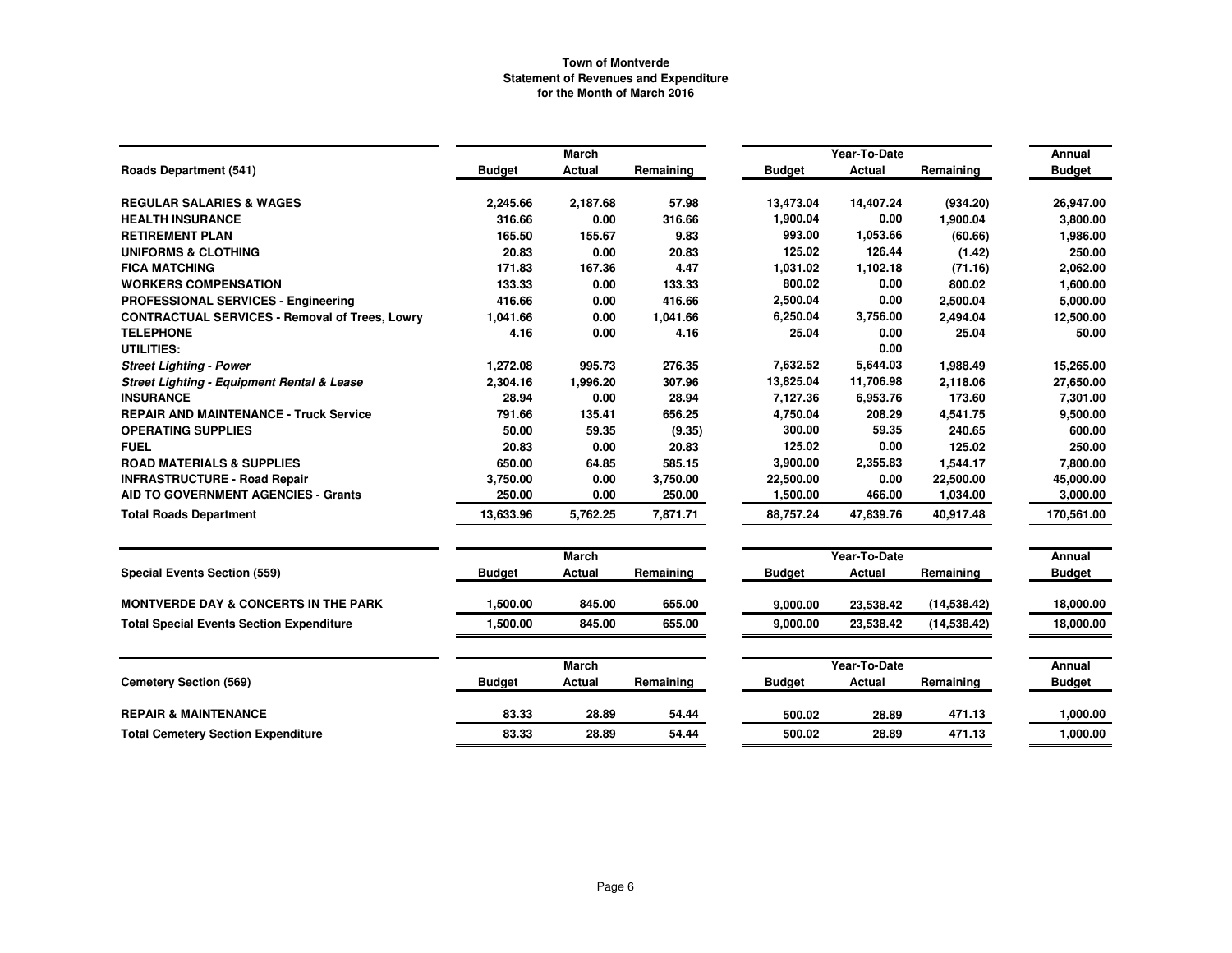|                                                   |               | March         |             |               | Year-To-Date |             | Annual        |
|---------------------------------------------------|---------------|---------------|-------------|---------------|--------------|-------------|---------------|
| <b>Library Department (571)</b>                   | <b>Budget</b> | <b>Actual</b> | Remaining   | <b>Budget</b> | Actual       | Remaining   | <b>Budget</b> |
| <b>REGULAR SALARIES &amp; WAGES</b>               | 3,913.00      | 4,118.38      | (205.38)    | 23,477.00     | 26,525.61    | (3,048.61)  | 46,955.00     |
| <b>HEALTH INSURANCE</b>                           | 1,085.50      | 1,095.74      | (10.24)     | 6,513.00      | 6,270.74     | 242.26      | 13,026.00     |
| <b>RETIREMENT PLAN</b>                            | 288.41        | 276.46        | 11.95       | 1,730.54      | 1,835.18     | (104.64)    | 3,461.00      |
| <b>FICA MATCHING</b>                              | 299.33        | 313.94        | (14.61)     | 1,796.02      | 1,954.07     | (158.05)    | 3,592.00      |
| <b>WORKERS COMPENSATION</b>                       | 16.66         | 0.00          | 16.66       | 100.04        | 0.00         | 100.04      | 200.00        |
| <b>CONTRACTUAL SERVICES:</b>                      |               |               |             |               |              |             |               |
| <b>Collection Service for Library Fines</b>       | 8.33          | 0.00          | 8.33        | 49.98         | 0.00         | 49.98       | 100.00        |
| <b>Special Program Speakers</b>                   | 66.67         | 0.00          | 66.67       | 400.02        | 0.00         | 400.02      | 800.00        |
| <b>Cleaning Services</b>                          | 125.00        | 125.00        | 0.00        | 750.00        | 750.00       | 0.00        | 1,500.00      |
| <b>TRAVEL</b>                                     | 16.66         | 0.00          | 16.66       | 100.04        | 0.00         | 100.04      | 200.00        |
| <b>TELEPHONE</b>                                  | 600.00        | 1,830.92      | (1,230.92)  | 3,600.00      | 8,722.26     | (5, 122.26) | 7,200.00      |
| <b>POSTAGE &amp; FREIGHT</b>                      | 16.66         | 0.00          | 16.66       | 100.04        | 0.00         | 100.04      | 200.00        |
| <b>UTILITIES</b>                                  | 358.33        | 313.53        | 44.80       | 2,150.02      | 2,007.89     | 142.13      | 4,300.00      |
| <b>INSURANCE</b>                                  | 19.26         | 0.00          | 19.26       | 4,751.44      | 4,635.84     | 115.60      | 4,867.00      |
| <b>REPAIR &amp; MAINTENANCE:</b>                  |               |               |             |               |              |             |               |
| <b>Pest Control</b>                               | 20.83         | 0.00          | 20.83       | 124.98        | 0.00         | 124.98      | 250.00        |
| <b>General Repairs and Maintenance</b>            | 166.67        | 130.00        | 36.67       | 1,000.02      | 1,234.10     | (234.08)    | 2,000.00      |
| <b>Alarm System Fees</b>                          | 30.42         | 0.00          | 30.42       | 182.52        | 0.00         | 182.52      | 365.00        |
| <b>Fire Extinguisher Inspection</b>               | 8.33          | 0.00          | 8.33        | 49.98         | 0.00         | 49.98       | 100.00        |
| PROMOTIONAL ACTIVITIES                            | 58.33         | 274.39        | (216.06)    | 350.02        | 386.74       | (36.72)     | 700.00        |
| OTHER CURRENT CHARGES AND OBLIGATIONS             | 66.66         | 135.00        | (68.34)     | 400.04        | 588.00       | (187.96)    | 800.00        |
| <b>OFFICE SUPPLIES</b>                            | 83.33         | 13.49         | 69.84       | 500.02        | 665.39       | (165.37)    | 1,000.00      |
| <b>OPERATING SUPPLIES</b>                         | 33.33         | 36.56         | (3.23)      | 200.02        | 187.96       | 12.06       | 400.00        |
| <b>SUBSCRIPTIONS, MEMBERSHIPS, &amp; TRAINING</b> | 20.83         | 0.00          | 20.83       | 125.02        | 0.00         | 125.02      | 250.00        |
| <b>MACHINERY AND EQUIPMENT</b>                    | 0.00          | 0.00          | 0.00        | 0.00          | 89.00        | (89.00)     | 0.00          |
| <b>LIBRARY BOOKS AND MATERIALS</b>                | 291.66        | 51.00         | 240.66      | 1,750.04      | 265.00       | 1,485.04    | 3,500.00      |
| <b>Total Library Department Expenditure</b>       | 7,594.20      | 8,714.41      | (1, 120.21) | 50,200.80     | 56,117.78    | (5.916.98)  | 95,766.00     |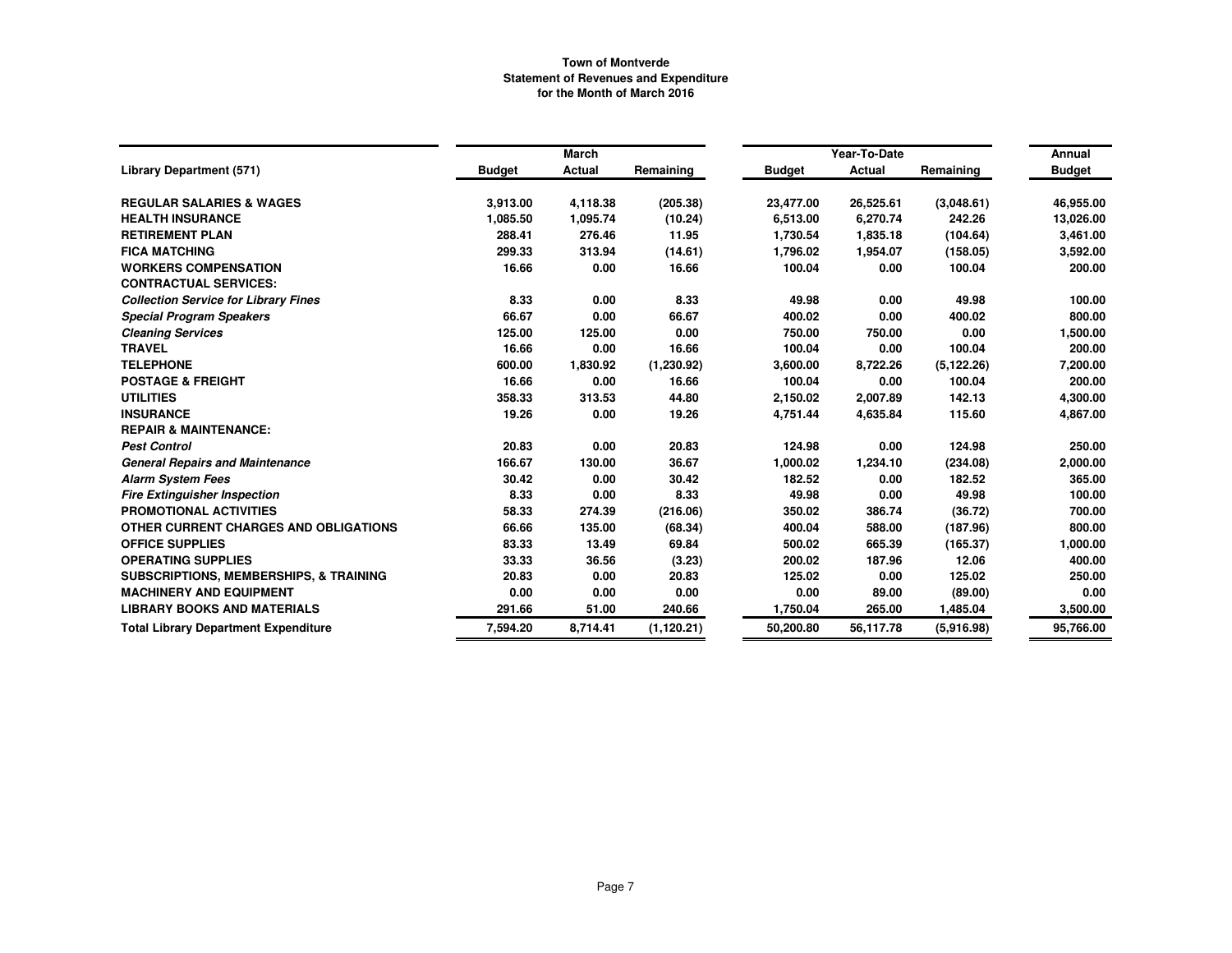|                                                |               | March    |           |               | Year-To-Date |           | Annual        |
|------------------------------------------------|---------------|----------|-----------|---------------|--------------|-----------|---------------|
| Parks Department (572)                         | <b>Budget</b> | Actual   | Remaining | <b>Budget</b> | Actual       | Remaining | <b>Budget</b> |
| <b>PROFESSIONAL SERVICES</b>                   | 416.66        | 0.00     | 416.66    | 2,500.04      | 0.00         | 2,500.04  | 5,000.00      |
| <b>CONTRACTUAL SERVICES:</b>                   |               |          |           |               |              |           |               |
| <b>Tree Removal in Parks</b>                   | 166.66        | 0.00     | 166.66    | 999.97        | 0.00         | 999.97    | 2,000.00      |
| Janitorial Services at the Community Building  | 183.33        | 29.18    | 154.15    | 1.099.98      | 1,169.18     | (69.20)   | 2,200.00      |
| <b>TELEPHONE &amp; INTERNET</b>                | 122.92        | 143.91   | (20.99)   | 737.59        | 948.12       | (210.53)  | 1,475.00      |
| <b>UTILITIES - Electric &amp; Gas</b>          | 345.83        | 320.62   | 25.21     | 2,075.02      | 1,765.05     | 309.97    | 4,150.00      |
| <b>RENTALS &amp; LEASES</b>                    | 16.67         | 0.00     | 16.67     | 100.09        | 1.35         | 98.74     | 200.00        |
| <b>INSURANCE</b>                               | 12.87         | 0.00     | 12.87     | 3,167.78      | 3,090.56     | 77.22     | 3,245.00      |
| <b>REPAIR &amp; MAINTENANCE:</b>               |               |          |           |               |              |           |               |
| <b>Pest Control</b>                            | 50.00         | 50.00    | 0.00      | 300.00        | 580.76       | (280.76)  | 600.00        |
| <b>Clearing of Lakes</b>                       | 54.17         | 0.00     | 54.17     | 325.01        | 0.00         | 325.01    | 650.00        |
| <b>Tree Trimming</b>                           | 166.66        | 0.00     | 166.66    | 999.97        | 0.00         | 999.97    | 2,000.00      |
| <b>Fire Extinguisher Inspection</b>            | 16.66         | 0.00     | 16.66     | 99.97         | 0.00         | 99.97     | 200.00        |
| <b>Maintenance of Vehicles</b>                 | 133.33        | 0.00     | 133.33    | 799.98        | 878.94       | (78.96)   | 1,600.00      |
| <b>Repairs to Community Building</b>           | 150.00        | 0.00     | 150.00    | 900.00        | 0.00         | 900.00    | 1,800.00      |
| <b>Maintainance of Parks</b>                   | 125.00        | 466.88   | (341.88)  | 750.00        | 941.01       | (191.01)  | 1,500.00      |
| Mowing                                         | 416.66        | 5.28     | 411.38    | 2,499.97      | 583.96       | 1,916.01  | 18,000.00     |
| <b>OTHER CURRENT CHARGES &amp; OBLIGATIONS</b> | 4.17          | 0.00     | 4.17      | 25.09         | 0.00         | 25.09     | 50.00         |
| <b>OPERATING SUPPLIES</b>                      | 166.66        | 84.15    | 82.51     | 1,000.04      | 293.61       | 706.43    | 2,000.00      |
| <b>FUEL</b>                                    | 250.00        | 81.54    | 168.46    | 1,500.00      | 794.39       | 705.61    | 3,000.00      |
| <b>CAPITAL OUTLAY - Truskett Park</b>          | 833.33        | 0.00     | 833.33    | 5,000.02      | 0.00         | 5,000.02  | 10,000.00     |
| <b>Total Parks Department</b>                  | 3,631.58      | 1,181.56 | 2,450.02  | 24,880.52     | 11,046.93    | 13,833.59 | 59,670.00     |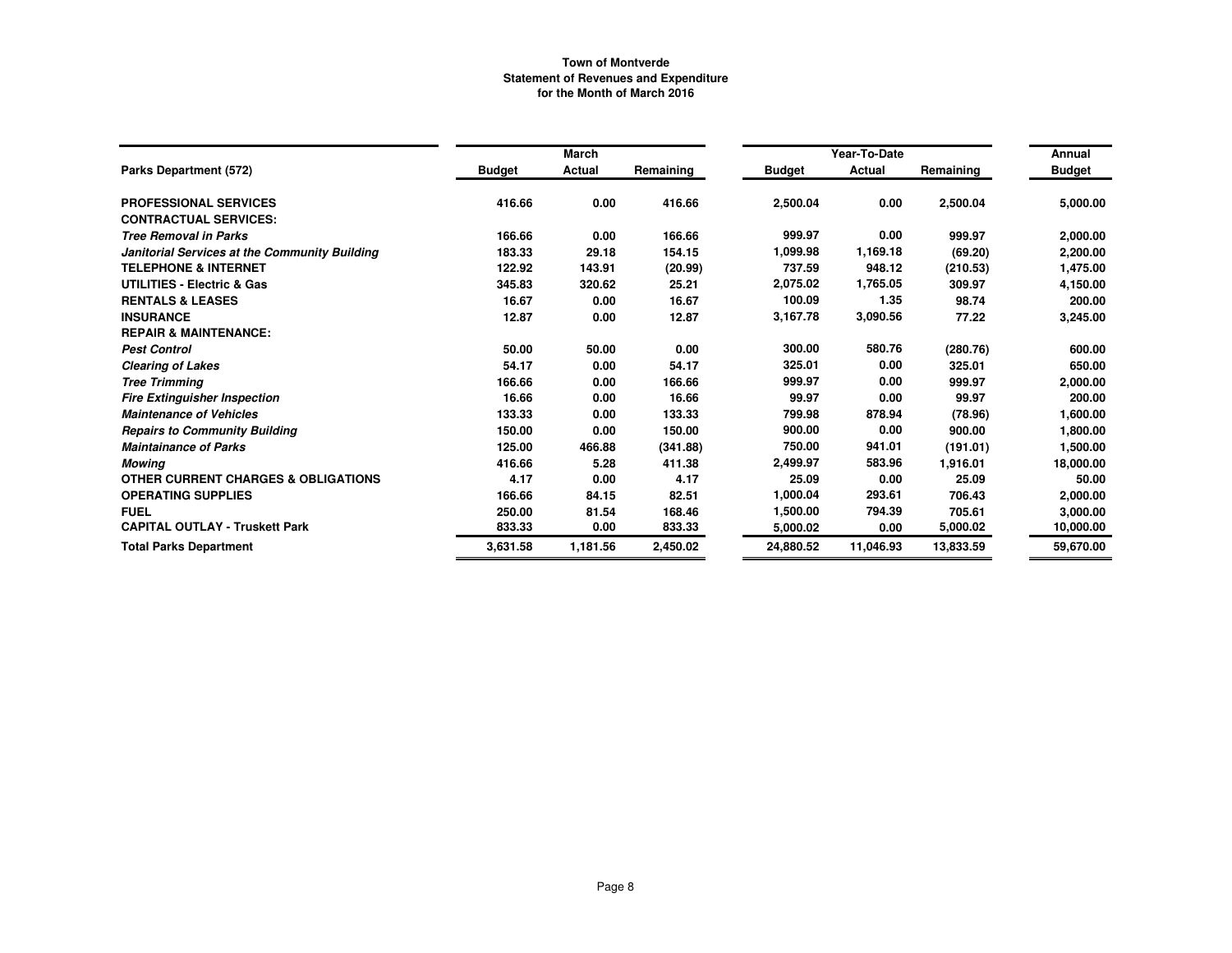### **WATER DEPARTMENT**

|                                      | March         |           |            |               | Annual     |              |               |
|--------------------------------------|---------------|-----------|------------|---------------|------------|--------------|---------------|
| <b>Water Fund Revenues</b>           | <b>Budget</b> | Actual    | Remaining  | <b>Budget</b> | Actual     | Remaining    | <b>Budget</b> |
| <b>WATER SERVICE CHARGES</b>         | 23,583.33     | 19,573.99 | (4,009.34) | 141.500.02    | 130.038.13 | (11, 461.89) | 283,000.00    |
| <b>CONNECTION/DISCONNECTION FEES</b> | 250.00        | 395.50    | 145.50     | 1,500.00      | 2,010.84   | 510.84       | 3,000.00      |
| <b>INTEREST EARNINGS</b>             | 116.66        | 141.05    | 24.39      | 700.04        | 731.96     | 31.92        | 1,400.00      |
| <b>REVENUE OTHER SOURCES</b>         | 0.00          | 0.00      | 0.00       | 0.00          | 287.13     | 287.13       | 0.00          |
| <b>Total Water Fund Revenues</b>     | 23.949.99     | 20.110.54 | (3,839.45) | 143.700.06    | 133.068.06 | (10.632.00)  | 287,400.00    |

|                                               |               | March    |           |               | Year-To-Date |            |                         |  |
|-----------------------------------------------|---------------|----------|-----------|---------------|--------------|------------|-------------------------|--|
| <b>Water Fund Expenditure (533)</b>           | <b>Budget</b> | Actual   | Remaining | <b>Budget</b> | Actual       | Remaining  | Annual<br><b>Budget</b> |  |
| <b>REGULAR SALARIES &amp; WAGES</b>           | 9,591.83      | 9,129.57 | 462.26    | 57,551.02     | 61,953.86    | (4,402.84) | 115,102.00              |  |
| <b>HEALTH INSURANCE</b>                       | 1,563.41      | 1,690.55 | (127.14)  | 9.380.54      | 9,972.49     | (591.95)   | 18,761.00               |  |
| <b>RETIREMENT PLAN</b>                        | 706.91        | 661.22   | 45.69     | 4,241.54      | 4,279.65     | (38.11)    | 8,483.00                |  |
| <b>UNIFORMS &amp; CLOTHINGS</b>               | 41.66         | 0.00     | 41.66     | 250.04        | 126.43       | 123.61     | 500.00                  |  |
| <b>FICA MATCHING</b>                          | 733.75        | 695.17   | 38.58     | 4,402.50      | 4,708.89     | (306.39)   | 8,805.00                |  |
| <b>WORKERS COMPENSATION</b>                   | 208.33        | 0.00     | 208.33    | 1,250.02      | 0.00         | 1,250.02   | 2,500.00                |  |
| <b>PROFESSIONAL SERVICES:</b>                 |               |          |           |               |              |            |                         |  |
| <b>Engineering Services - As Necessary</b>    | 833.33        | 0.00     | 833.33    | 5,000.02      | 0.00         | 5,000.02   | 10,000.00               |  |
| <b>Bank Fees</b>                              | 41.67         | 265.66   | (223.99)  | 250.05        | 1,807.06     | (1,557.01) | 500.00                  |  |
| <b>Annual Consumer Confidence Report</b>      | 16.66         | 0.00     | 16.66     | 99.97         | 0.00         | 99.97      | 200.00                  |  |
| <b>ACCOUNTING &amp; AUDITING</b>              | 791.66        | 0.00     | 791.66    | 4,750.04      | 692.68       | 4,057.36   | 9,500.00                |  |
| <b>CONTRACTUAL SERVICES:</b>                  |               |          |           |               |              |            |                         |  |
| <b>Well/Water Testing - Plant Technicians</b> | 741.67        | 650.00   | 91.67     | 4,450.09      | 3,450.00     | 1,000.09   | 8,900.00                |  |
| <b>Digging for Water Lines</b>                | 16.66         | 0.00     | 16.66     | 99.97         | 0.00         | 99.97      | 200.00                  |  |
| <b>Software Payments</b>                      | 33.33         | 46.38    | (13.05)   | 199.98        | 223.57       | (23.59)    | 400.00                  |  |
| <b>TRAVEL</b>                                 | 200.00        | 0.00     | 200.00    | 1,200.00      | 0.00         | 1,200.00   | 2,400.00                |  |
| <b>TELEPHONE</b>                              | 250.00        | 222.11   | 27.89     | 1,500.00      | 1,555.73     | (55.73)    | 3,000.00                |  |
| <b>POSTAGE &amp; FREIGHT</b>                  | 300.00        | 871.50   | (571.50)  | 1,800.00      | 1,493.00     | 307.00     | 3,600.00                |  |
| <b>UTILITIES</b>                              | 1,365.00      | 1,207.00 | 158.00    | 8,190.00      | 6,775.48     | 1,414.52   | 16,380.00               |  |
| <b>RENTALS &amp; LEASES - Copier Machine</b>  | 175.00        | 0.00     | 175.00    | 1,050.00      | 793.90       | 256.10     | 2,100.00                |  |
| <b>INSURANCE</b>                              | 40.17         | 0.00     | 40.17     | 9,898.98      | 9,658.00     | 240.98     | 10,140.00               |  |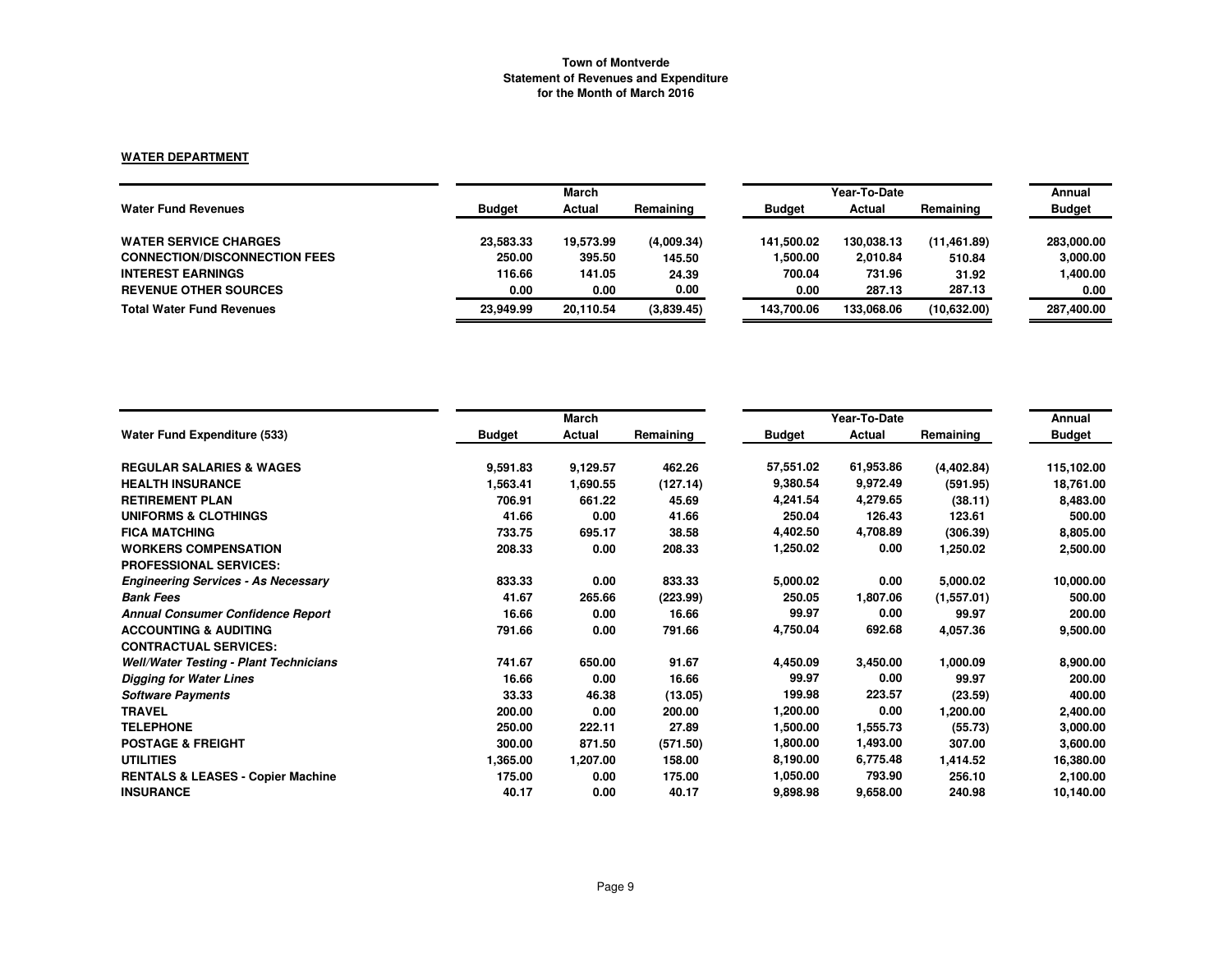| <b>REPAIR &amp; MAINTENANCE:</b>                  |           |           |           |            |            |            |            |
|---------------------------------------------------|-----------|-----------|-----------|------------|------------|------------|------------|
| <b>Pest Control</b>                               | 14.58     | 0.00      | 14.58     | 87.48      | 0.00       | 87.48      | 175.00     |
| Well, Water Main Repairs                          | 353.17    | 91.12     | 262.05    | 2,119.09   | 1,108.95   | 1,010.14   | 4,238.00   |
| Software Maintenance - EZ Route, USTI             | 275.00    | 0.00      | 275.00    | 1,650.00   | 3,095.50   | (1,445.50) | 3,300.00   |
| <b>Water Tank Maintenance</b>                     | 950.00    | 0.00      | 950.00    | 5,700.00   | 5,026.36   | 673.64     | 11,400.00  |
| <b>Pipe Repairs</b>                               | 166.66    | 0.00      | 166.66    | 999.97     | 0.00       | 999.97     | 2,000.00   |
| <b>Vehicle Repairs</b>                            | 125.00    | 25.96     | 99.04     | 750.00     | 1,013.78   | (263.78)   | 1,500.00   |
| <b>Water Pump Motor Maintenance</b>               | 87.50     | 0.00      | 87.50     | 525.00     | 87.50      | 437.50     | 1,050.00   |
| <b>Fire Extinguisher Inspection</b>               | 6.25      | 0.00      | 6.25      | 37.50      | 0.00       | 37.50      | 75.00      |
| <b>Computer Repair</b>                            | 100.00    | 0.00      | 100.00    | 600.00     | 540.00     | 60.00      | 1,200.00   |
| <b>APS Major PMI Inspection</b>                   | 125.00    | 0.00      | 125.00    | 750.00     | 199.50     | 550.50     | 1,500.00   |
| <b>PRINTING &amp; COPYING</b>                     | 141.66    | 0.00      | 141.66    | 850.04     | 521.92     | 328.12     | 1,700.00   |
| <b>OTHER CURRENT CHARGES:</b>                     | 0.00      | (75.00)   | 75.00     | 0.00       | (93.16)    | 93.16      | 0.00       |
| <b>Licenses</b>                                   | 183.33    | 0.00      | 183.33    | 1,100.02   | 0.00       | 1,100.02   | 2,200.00   |
| Recording of Water Liens etc.                     | 25.00     | 0.00      | 25.00     | 150.00     | 0.00       | 150.00     | 300.00     |
| <b>MS4 Stormwater Permit</b>                      | 475.00    | 0.00      | 475.00    | 2,850.00   | 0.00       | 2,850.00   | 5,700.00   |
| <b>OFFICE SUPPLIES</b>                            | 175.00    | 74.70     | 100.30    | 1,050.00   | 230.27     | 819.73     | 2,100.00   |
| <b>OPERATING SUPPLIES</b>                         | 675.00    | 20.86     | 654.14    | 4,050.00   | 1,390.87   | 2,659.13   | 8,100.00   |
| <b>FUEL</b>                                       | 208.33    | 76.23     | 132.10    | 1,250.02   | 703.28     | 546.74     | 2,500.00   |
| <b>SUBSCRIPTIONS, MEMBERSHIPS, &amp; TRAINING</b> | 193.33    | 0.00      | 193.33    | 1,160.02   | 274.00     | 886.02     | 2,320.00   |
| <b>MACHINERY AND EQUIPMENT - Capital Outlay:</b>  |           | 0.00      |           |            | 200.00     |            |            |
| <b>SCADA Alarm</b>                                | 3.333.33  | 0.00      | 3,333.33  | 19,999.98  | 0.00       | 19,999.98  | 40,000.00  |
| <b>Line Locator</b>                               | 416.67    | 0.00      | 416.67    | 2,500.02   | 0.00       | 2,500.02   | 5,000.00   |
| <b>Backflow Check Valves</b>                      | 710.00    | 0.00      | 710.00    | 4,260.00   | 0.00       | 4,260.00   | 8,520.00   |
| <b>Water Meters</b>                               | 1,666.66  | 0.00      | 1,666.66  | 10,000.04  | 0.00       | 10,000.04  | 20,000.00  |
| <b>Total Water Fund Expenditure</b>               | 28,057.51 | 15,653.03 | 12,404.48 | 178,003.94 | 121,789.51 | 56,414.43  | 346,349.00 |
| <b>WATER FUND RESERVES</b>                        |           |           |           | 335,970.00 | 0.00       | 335,970.00 | 335.970.00 |
|                                                   |           |           |           |            |            |            |            |